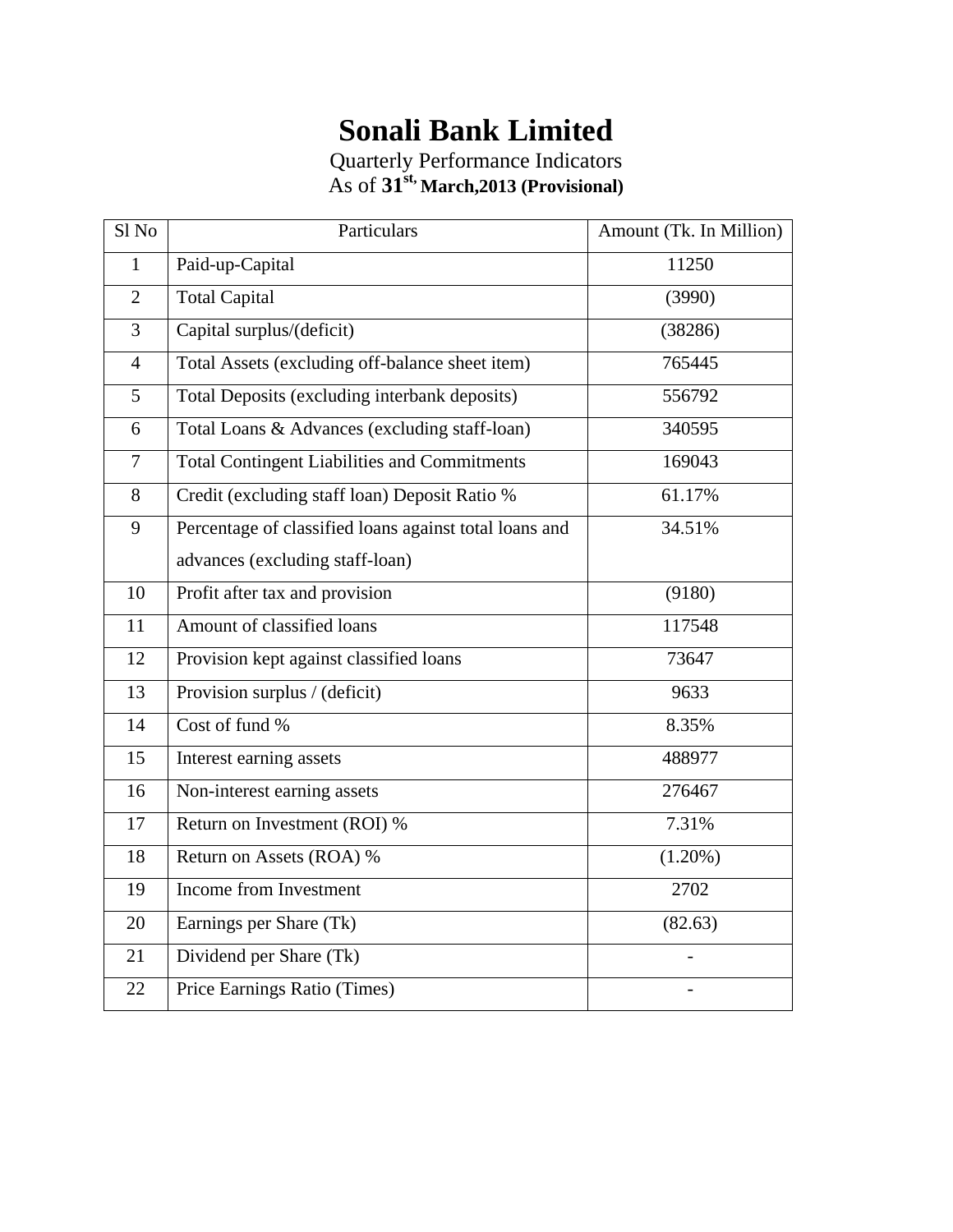## **Janata Bank Limited**

| Sl <sub>No</sub> | Particulars                                            | Amount (Tk. In Million) |
|------------------|--------------------------------------------------------|-------------------------|
| $\mathbf{1}$     | Paid-up-Capital                                        | 11000                   |
| $\overline{2}$   | <b>Total Capital</b>                                   | 21504                   |
| $\overline{3}$   | Capital surplus/(deficit)                              | (11145)                 |
| $\overline{4}$   | Total Assets (excluding off-balance sheet item)        | 509891                  |
| 5                | Total Deposits (excluding interbank deposits)          | 411578                  |
| 6                | Total Loans & Advances (excluding staff-loan)          | 271364                  |
| $\overline{7}$   | <b>Total Contingent Liabilities and Commitments</b>    | 134514                  |
| 8                | Credit (excluding staff loan) Deposit Ratio %          | 65.93%                  |
| 9                | Percentage of classified loans against total loans and | 16.94%                  |
|                  | advances (excluding staff-loan)                        |                         |
| 10               | Profit after tax and provision                         | 534                     |
| 11               | Amount of classified loans                             | 45969                   |
| 12               | Provision kept against classified loans                | 26385                   |
| 13               | Provision surplus / (deficit)                          |                         |
| 14               | Cost of fund %                                         | 9.43%                   |
| 15               | Interest earning assets                                | 325279                  |
| 16               | Non-interest earning assets                            | 49567                   |
| 17               | Return on Investment (ROI) %                           | 6.84%                   |
| 18               | Return on Assets (ROA) %                               | 0.10%                   |
| 19               | Income from Investment                                 | 1866                    |
| 20               | Earnings per Share (Tk)                                | 4.85                    |
| 21               | Dividend per Share (Tk)                                |                         |
| 22               | Price Earnings Ratio (Times)                           |                         |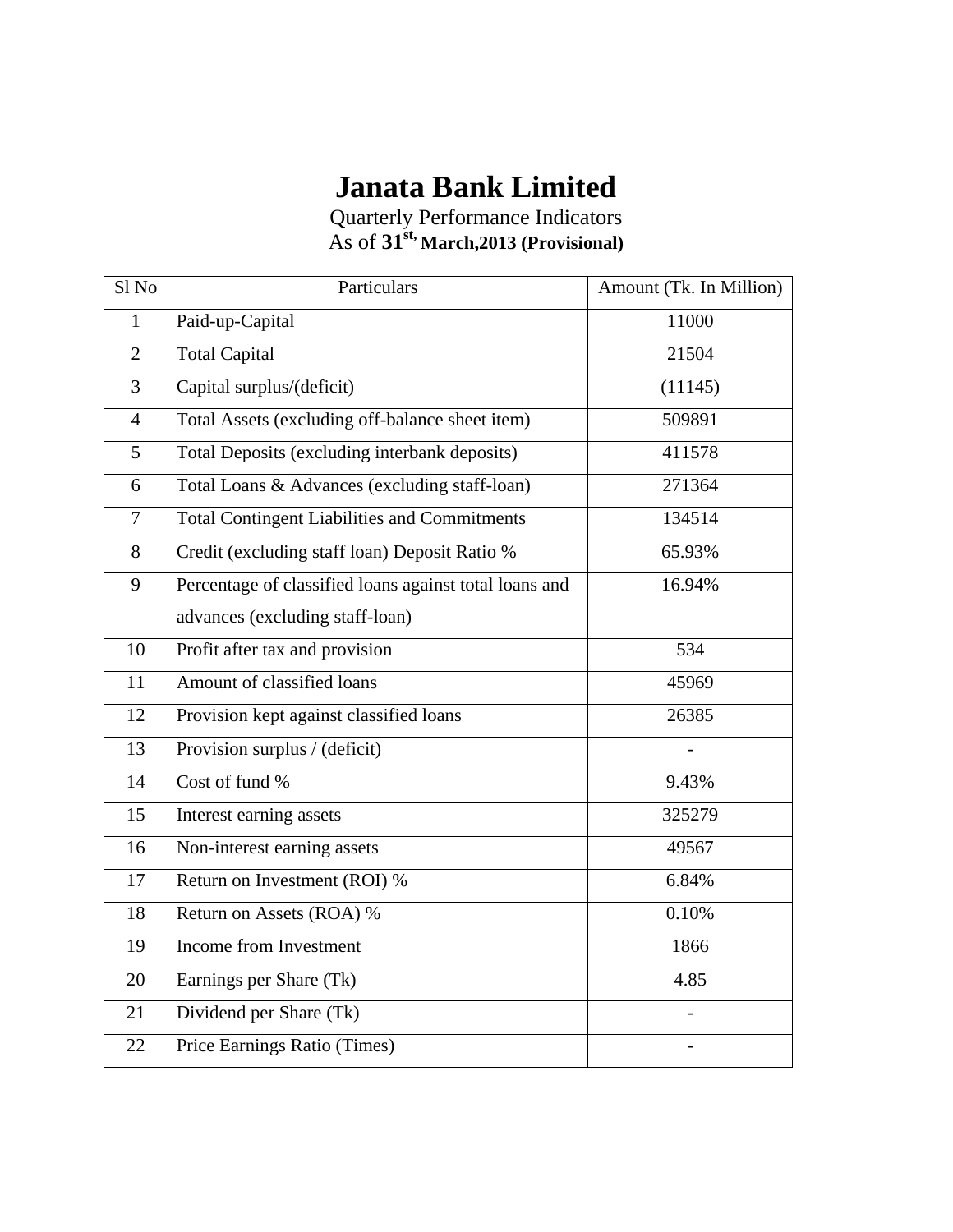## **Agrani Bank Limited**

| Sl No          | Particulars                                            | Amount (Tk. In Million) |
|----------------|--------------------------------------------------------|-------------------------|
| $\mathbf{1}$   | Paid-up-Capital                                        | 9913                    |
| $\overline{2}$ | <b>Total Capital</b>                                   | 2490                    |
| $\overline{3}$ | Capital surplus/(deficit)                              | (21203)                 |
| $\overline{4}$ | Total Assets (excluding off-balance sheet item)        | 384825                  |
| 5              | Total Deposits (excluding interbank deposits)          | 294899                  |
| 6              | Total Loans & Advances (excluding staff-loan)          | 198525                  |
| $\overline{7}$ | <b>Total Contingent Liabilities and Commitments</b>    | 108336                  |
| 8              | Credit (excluding staff loan) Deposit Ratio %          | 67.32%                  |
| 9              | Percentage of classified loans against total loans and |                         |
|                | advances (excluding staff-loan)                        | 28.17%                  |
| 10             | Profit after tax and provision                         | 931                     |
| 11             | Amount of classified loans                             | 55918                   |
| 12             | Provision kept against classified loans                | 35400                   |
| 13             | Provision surplus / (deficit)                          |                         |
| 14             | Cost of fund %                                         | 10.28%                  |
| 15             | Interest earning assets                                | 212438                  |
| 16             | Non-interest earning assets                            | 172387                  |
| 17             | Return on Investment (ROI) %                           | 8.13%                   |
| 18             | Return on Assets (ROA) %                               | 0.24%                   |
| 19             | Income from Investment                                 | 2044                    |
| 20             | Earnings per Share (Tk)                                | 37.58                   |
| 21             | Dividend per Share (Tk)                                |                         |
| 22             | Price Earnings Ratio (Times)                           |                         |